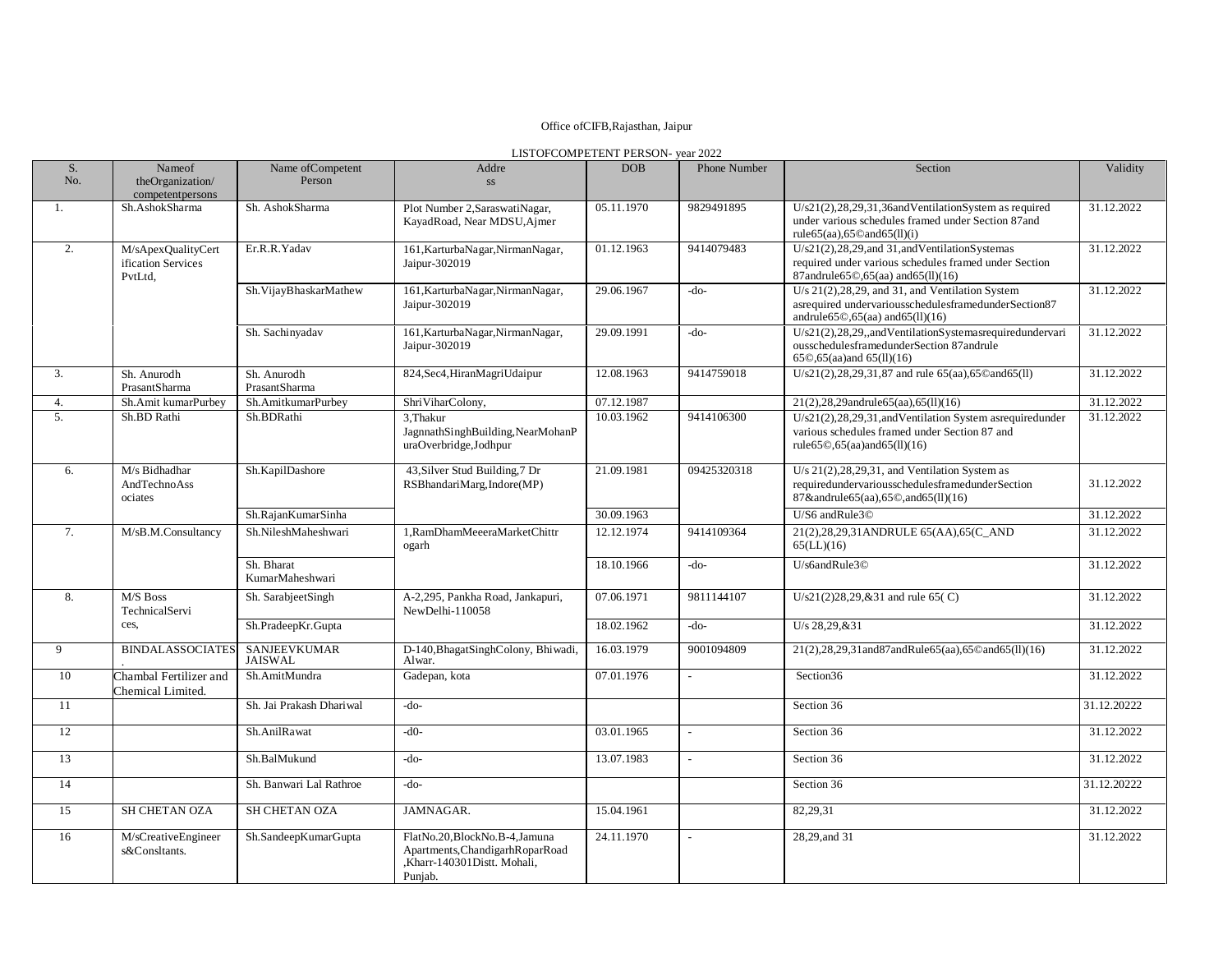| 17 | M/SChoudharyConsult<br>ancy Services, Kota       | 1. Sh.ShankarLal<br>Kaushik  | BungalowNumber5, JayNagar, Kota.                                                                       | 12.12.1967 | 09636894743                | U/s 21(2), 28, 29, 31 and Ventilation System as required under<br>various Schedule framed under Section<br>87andRule65©,,65(aa)and65(ll) and100                       | 31.12.2022  |
|----|--------------------------------------------------|------------------------------|--------------------------------------------------------------------------------------------------------|------------|----------------------------|-----------------------------------------------------------------------------------------------------------------------------------------------------------------------|-------------|
|    |                                                  | 2. Sh.A.K.Jain               |                                                                                                        | 03.12.1967 | --do-                      | U/s $21(2), 28, 29, 31$ and Ventilation System as<br>requiredundervariusScheduleframedunderSection<br>87&Rule65©,,65(aa)and65(ll) and100                              | 31.12.2022  |
|    |                                                  | 3.<br>Sh.PremKumarSharma     |                                                                                                        | 19.09.1967 | -do-                       | U/s $21(2)$ , $28$ , $29$ , $31$ and Ventilation System as<br>requiredundervariusScheduleframedunderSection<br>87&Rule65©,,65(aa)and65(ll) and100                     | 31.12.2022  |
|    |                                                  | 4.Sh.Shriram Dubey           |                                                                                                        | 28.03.1968 | -do-                       | U/s6                                                                                                                                                                  | 31.12.2022  |
| 18 | M/SCOGS Associates,                              | Sh. Kuldeep<br>KumarAgrawa   | 3097, Sector 23, Gurgaon-<br>122017Haryana                                                             | 20.05.1979 | 9910393591                 | U/s $21(2)$ , $28$ , $29$ , $31$ and Ventilation System as<br>requiredundervariousScheduleframedunderSection87                                                        | 31.12.2022  |
| 19 | M/sCranebrainzConsultant<br>sP.Ltd.,             | Sh.SatnamSinghGhotra         | 143/8, Sector16, H.No.12,<br>PCNTDA, Chikhali, Raje<br>ShivajiNagar,Chinchwad,Pune-<br>411019.         | 18.07.1970 | 9921091541                 | 21(2),28,29and31andRule 65(AA)                                                                                                                                        | 31.12.2022  |
|    |                                                  | Sh. Aavesh                   | -do-                                                                                                   | 27.07.1987 | -do-                       | $28$ and $29$                                                                                                                                                         | 31.12.2022  |
|    |                                                  | Sh.SudarshanB                | -do-                                                                                                   | 06.1.1975  | -do-                       | 28&29                                                                                                                                                                 | 31.12.2022  |
|    |                                                  | Sh. Nikil K.P.               | $-do-$                                                                                                 |            | $-d0-$                     | 28, 29 and 65 <sup>O</sup>                                                                                                                                            | 31.12.2022  |
| 20 | Sh.DPGupta                                       | Sh.DPGupta                   | 72/137, Patel Marg, Mansarovar, Jai<br>pur                                                             | 15.01.1965 | 9414071398                 | U/s $21(2),28,29,31$ and Ventilation System as<br>requiredundervariusScheduleframedunderSection<br>87&Rule<br>65©,,65(aa)and 65(ll)(16)                               | 31.12.2022  |
| 21 | M/s Emitech<br>TestingServicesPvt<br>Ltd,        | Surendra<br>SinghChauhan     | 160, Street No. 3, Teeja<br>NaGAR, Panchawala, SirsiRoad, Jaipu<br>302034                              | 14.06.1964 | 9975492525                 | U/s21(2),28,29,31 and Ventilation System as required<br>under various schedulesframed under Section<br>87andrule65©,65(aa)and65(ll)(i)                                | 31.12.2022  |
| 22 | M/s Environment &<br>Safety Solutionss,          | Tanuj Walia                  | 1/18, Ist Floor, UIT Colony, Near<br>Mansa Chowk, Bhiwadi                                              | 10.10.1986 |                            | 21(2), 28, 29 31 and rule 65 ©                                                                                                                                        | 31.12.2022  |
| 23 | M/sG.S.Engineering                               | Sh.BrijeshKumarJindal        | 33/B, RSEB Officers Colony,<br>VaishaliNagar, Jaipur                                                   | 29/07/1972 | 9829132886                 | U/s28,29,31AND65(C)                                                                                                                                                   | 31.12.2022  |
| 24 | M/s Greendash Environment<br>Solutions (P) Ltd., | Ashok Tambi                  | 5 A 3, Dher ka balaji, Jaipur.                                                                         | 15.10.1979 | 8003097697                 | 36                                                                                                                                                                    | 31.12.2022  |
| 25 | M/s GoyalN<br>Associate, Bhiwadi                 | ShChetanKumarGupta           | 4 G/SF/13, 4 & 7 Housing<br>BoardColony, UIT, Bhiwadi-<br>301019.                                      | 18.06.1990 | 9929634922                 | U/s21(2),28,29,31 and Ventilation System asrequired<br>undervariusScheduleframedunderSection<br>87&Rule65©,,65(aa)and65(11)(16)                                       | 31.12.2022  |
|    |                                                  | Sh. KhushlendraKumar         |                                                                                                        | 02.01.1964 |                            | U/section6rule3c                                                                                                                                                      | 31.12.2022  |
| 26 | M/sHitechConsultants,                            | Sh. TarunGoyal               | 203-204, Vardhman<br>Plaza,d-14,<br>CentralMarket, Prashant Vihar, Rohini<br>Sec. 14, New Delhi-110085 | 17.01.1974 | 9810682990                 | U/s21(2), 28, 29, 31                                                                                                                                                  | 31.12.2022  |
| 27 | M/s Hind Heat Treatment&<br><b>Testing House</b> | ShK.M.Bansal,                | H37(B), Chambal Indl. Area,<br>Opp.Multimetals,Kota.                                                   | 25.06.1975 | 9414173399                 | U/s6,21(2),28,29,31,87 andRule 65© and3©                                                                                                                              | 31.12.2022  |
| 28 | M/s Indo Ibaraki<br>QualityConsulting LLP        | 1. Sh.AmitLunia              | IIndfloor94/26, Mansarovar, Jaipur-<br>302020,                                                         | 28.02.1969 | 9828017851                 | $U/s21(2), 28, 29, 31$ , VentilationSystem<br>asrequiredundervariousschedulesframedunderSection87andu<br>nder Rule $65\textcircled{}0,65(AA)$ and $65(\text{ll})(16)$ | 31.1.2.2022 |
| 29 | M/s Industrial<br>SafetyServices,                | 1.Sh. Pardeepkumar<br>Sharma | 306A, Bhanot Bhawan, Azadpur<br>Comm.Complex, Delhi-110033.                                            | 05.10.1960 | 9811755854<br>011-27681822 | 21(2), 28, 29 and 31                                                                                                                                                  | 31.12.2022  |
|    |                                                  | 2.Sh.Dheeraj Kaushal         | -do-                                                                                                   | 11.09.1984 | 9811755854<br>011-27681822 | 21(2), 28, 29 and 31                                                                                                                                                  | 31.12.2022  |
| 30 | M/s INTENCO<br>Engineering<br>CertificationLLP,  | Sh.JatinderPalSingh          | K-10, South Extension -2, New Delhi -<br>110049.                                                       | 26.11.1984 | 9910619566                 | U/s21(2), 28, 29, 31                                                                                                                                                  | 31.12.2022  |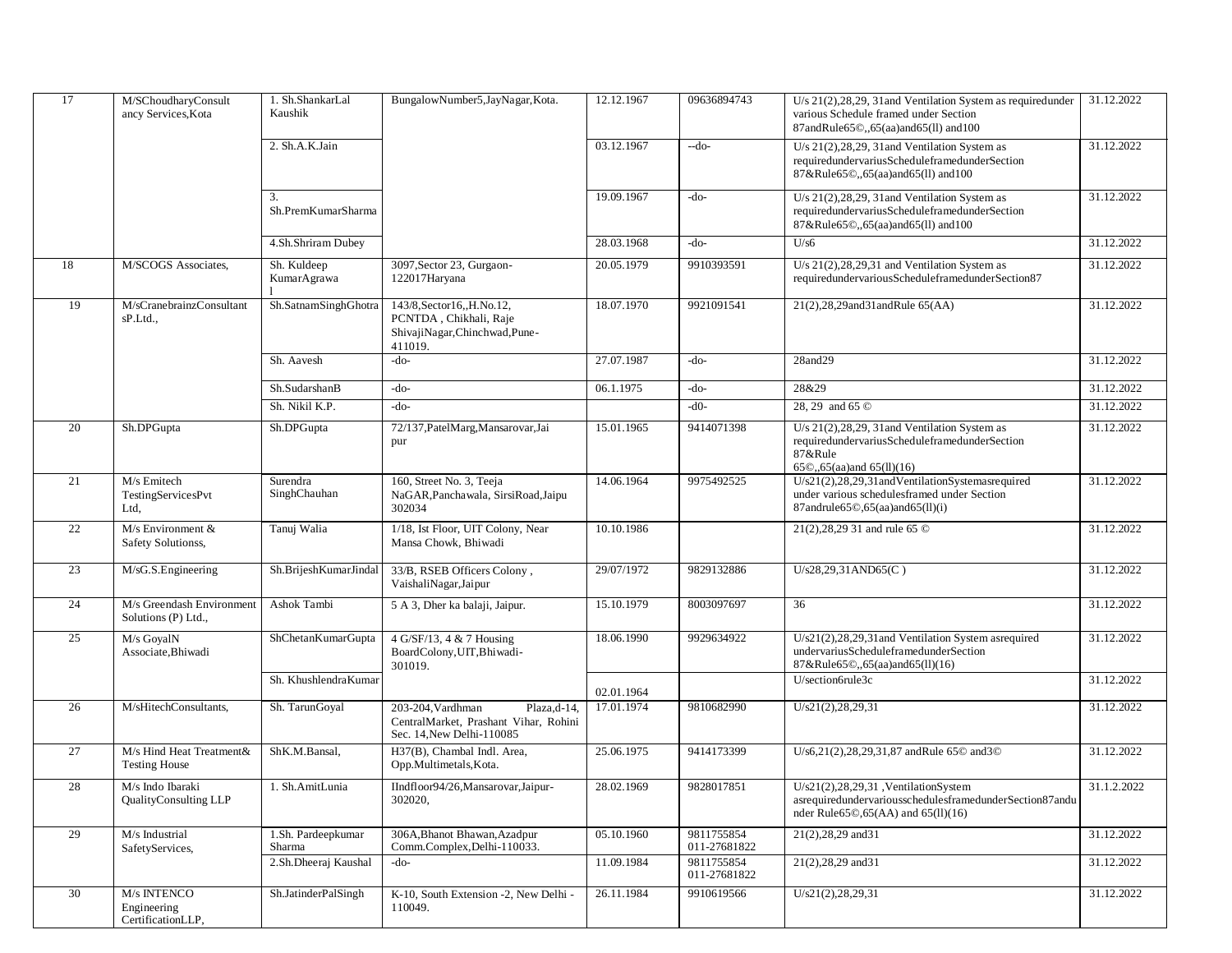| 31              | M/sInnovativeTechnicalE<br>ngineersCertifications,<br>Co. | Sh. SandeepArora            | FlatNo.301, RZD/33, Fr.No.3,<br>MahavirEnclave,NewDelhi-110045                | 05.02.1970 |            | 21(2), 28, 29, and 31 and rule 65(AA), 65 $\odot$ and 65(11)(16)                                                                                                                                                           | 31.12.2022. |
|-----------------|-----------------------------------------------------------|-----------------------------|-------------------------------------------------------------------------------|------------|------------|----------------------------------------------------------------------------------------------------------------------------------------------------------------------------------------------------------------------------|-------------|
| 32              | M/s J.N.Associates,                                       | Sh.PradeepGoyal             | 112/26. Thadi<br>Market, Agrawal FarmMansarovar, Jai<br>pur.                  | 16.03.1979 | 9001895518 | U/s 21(2), 28, 29 and 31 and Ventilation System as<br>requiredundervariusScheduleframed underSection 87<br>andunder<br>Rule65©,65(AA)and65(LL)(16)AND<br>ScheduleXpartIIpara 7, Para15, partVpara5ofrule100                | 31.12.2022  |
|                 |                                                           | Sh.ManojKumarGarg           |                                                                               | 01.07.1969 |            | $U/s$ 6rule3 (C)                                                                                                                                                                                                           | 31.12.2022  |
| 33              | JasAssociates,                                            | ShRakeshKumarPatel          | 4123, Cascade Complex Near Ankur<br>Hospital, Jakatnaka, Vadodara             | 11.03.1974 |            | 21(2),28,29,31 and VentilationSystem asrequired under<br>various schedulesframed underSection 87                                                                                                                           | 31.12.2022  |
| 34              | M/s Jindal<br>SafetyConsultant<br>s&EngineeringL<br>LP    | Sh.DashrathNarvadiya        | RailwayStationRoad,Opp.MeeraHote<br>1, Nimbahera Road, Chittorgarh.           | 20.11.1987 |            | U/s 21(2), 28, 29, Ventilation System as required<br>undervariousschedulesframedunderSection87andunder<br>Rule65(AA)65©, and 65(ll)16)                                                                                     | 31.12.2022  |
|                 |                                                           | Sh. Manish Gupta            | $-do-$                                                                        | 17.03.1984 |            | Section rule 3 C                                                                                                                                                                                                           | 31.12.2022  |
| 35              | M/sJindal &Associates,                                    | 1. Ankit Agrawal            | A-18-A, Sethi Colony,<br>PustakalayaMarg,jaipur-302004                        | 18.06.1995 | 9414207140 | $U/s$ 21(2), 28, 29 and 31 and Ventilation System as<br>requiredunder varius Schedule framed under Section 87<br>and underRule $65\degree$ , $65(AA)$ and $65(LL)(16)$ AND<br>Schedule X partIIofPara 15, partIVofrule 100 | 31.12.2022  |
|                 |                                                           | 2.Sh.ManojKumarGarg         |                                                                               | 01.07.1969 |            | U/S6andrule 3©                                                                                                                                                                                                             | 31.12.2022  |
|                 |                                                           | 3-Pradeepgoyal              |                                                                               | 16.03.1979 |            | $U/s$ 21(2), 28, 29 and 31 and Ventilation System as<br>requiredunder varius Schedule framed under Section 87<br>and<br>underRule65©,65(AA)and65(LL)(16)ANDScheduleXpart<br>IIofPara15, part IVof rule100                  | 31.12.2022  |
| 36              | Sh.KamalGoyal                                             | ShKamalGoyal                | E-397, Krishnam , Shatri Nagar, Ajmer.                                        | 23.05.1969 |            | U/s $21(2),28,29,31$ , VentilationSystem asrequired<br>undervariousschedulesframedunderSection87andunder<br>Rule65(AA)65©, and 65(ll)16)                                                                                   | 31.12.2022  |
| $\overline{37}$ | <b>KR VEDMUTHA AND</b><br>ASSOCIATES,                     | Sh. Ajay K Vedmutha         | Nasik, Maharastra                                                             | 10.02.1967 |            | 21(2), 28, 29, and 31 and rule 65(AA), 65 $\odot$ and 65(11)(16)                                                                                                                                                           | 31.12.2022  |
|                 |                                                           | Sh Manoj Kumaer             |                                                                               | 27.09.1969 |            | $21(2),28,29,$ and 31 and rule 65(AA), 65 $\odot$ and 65(11)(16)                                                                                                                                                           | 31.12.2022  |
|                 |                                                           | Sh. Vijay K VEdmutha        |                                                                               | 05.08.1964 |            | $21(2),28,29,$ and 31 and rule 65(AA), 65 $\odot$ and 65(ll)(16)                                                                                                                                                           | 31.12.2022  |
| 38              | M/S K.R. Technosafe<br>Engineers.                         | Sh.AlokKumarTiwari          | 2 <sup>nd</sup> Floor, 9 officespace, Omax<br>Avenue, Raibarely Road, Lucknow | 18.02.1969 | 8573034092 | $U/s21(2), 28, 29, 31$ and Rule 65(aa) and 65(C)                                                                                                                                                                           | 31.12.2022  |
| 39              | Sh.Kundan Sharma                                          | Sh.Kundan Sharma            | 4/59, KalaKuaHousing Board, Alwar                                             | 15.05.1963 | 9414284372 | U/s $21(2),28,29$ & 31 and Ventilation System as<br>requiredunder varius Schedule framed under Section 87                                                                                                                  | 31.12.2022  |
| 40              | Sh.KapilArora                                             | Sh. Kapil Arora             | 1/5, MuktaPrasadNagar, Bikaner.                                               | 12.01.1989 | 7221803878 | 21(2), 28, 29, and 31, 87 and rule 65(aa), 65 $\odot$ and 65(ll)(16)                                                                                                                                                       | 31.12.2022  |
| 41              | Sh. Laxmi<br>NarainSwarnkar                               | Sh. Laxmi<br>NarainSwarnkar | A-77, Sitaram Vihar, Patrakar<br>Colony, Mansarowar, Jaipur.                  | 02.10.1961 |            | U/s $21(2),28,29$ & 31 and Ventilation System as<br>required under varius Schedule framed under Section 87<br>and rule65(aa), $65$ ©and $65(11)(16)$                                                                       | 31.12.2022  |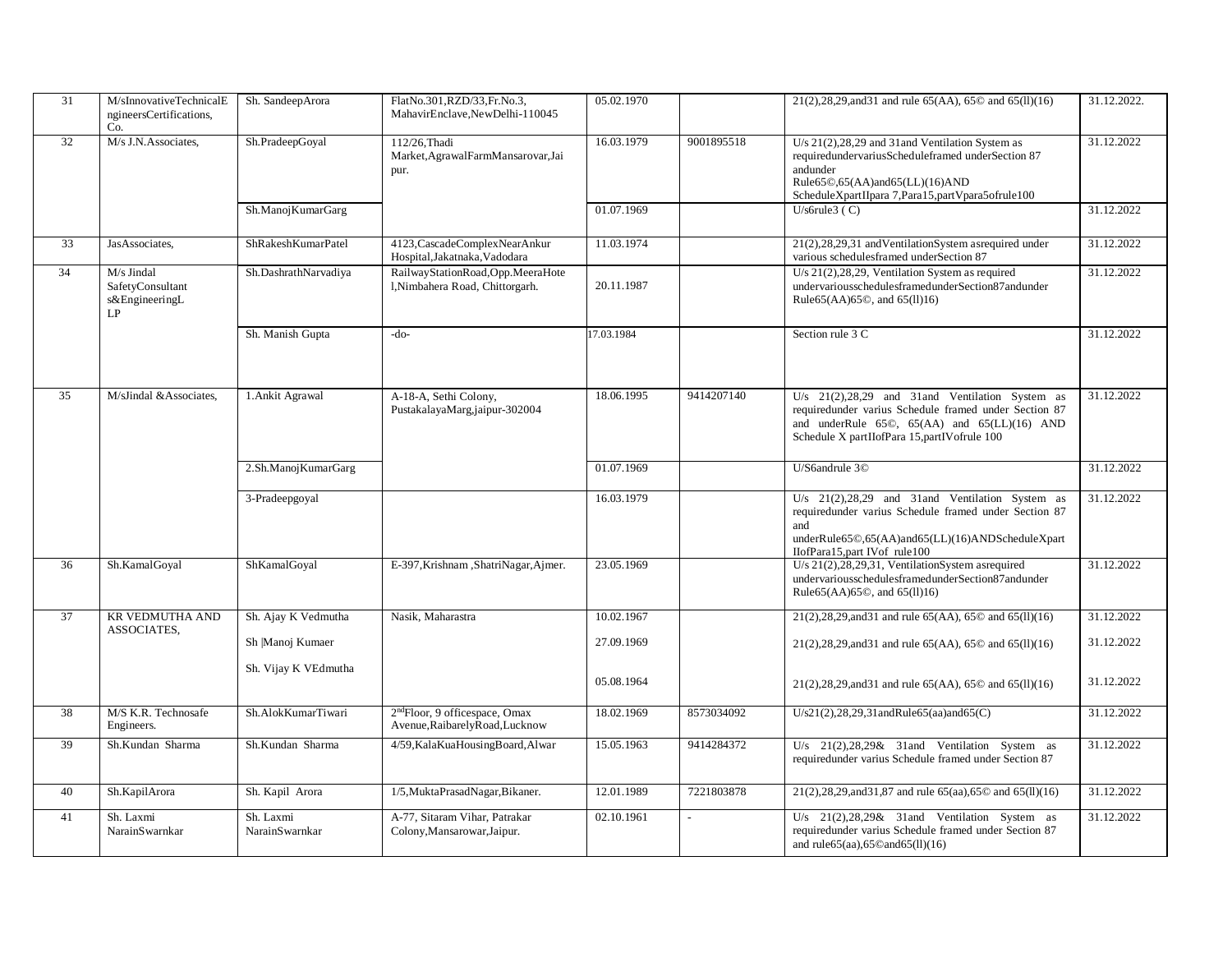| 42. | Sh.MunnaKumar                                                 | Sh.MunnaKumar                | Vill. Harpur Bazar, Post Sakha<br>Khas, Distt. Gopalganj, Bihar-841438.                    | 05.02.1987 | 08789292064 | U/s $21(2),28,29$ & 31 and Ventilation System as<br>requiredunder varius Schedule framed under Section 87<br>and rule $65(C)$ .                           | 31.12.2022  |
|-----|---------------------------------------------------------------|------------------------------|--------------------------------------------------------------------------------------------|------------|-------------|-----------------------------------------------------------------------------------------------------------------------------------------------------------|-------------|
| 43  | M/sMonisGrosamEngin<br>eering Design<br>AndResearchConsultanc | Sh.G.D.Bissa                 | Shivodaya, G-48, Shastri<br>Nagar, Jodhpur                                                 | 10.07.1967 | 9414133401  | $U/s21(2), 28, 29, 31,$ and Ventilation<br>SystemasrequiredundervariusScheduleframed under<br>Section 87 rule 65AA, 65(C) and 65(LL)(16))                 | 31.12.2022  |
|     | y                                                             | Sh. O.D. Bissa               |                                                                                            | 25.01.1970 |             | $U/s6$ andrule $3(C)$                                                                                                                                     | 31.12.2022  |
| 44  | Sh. Manoj<br>KumarSharma                                      | Sh.ManojKumar Sharma         | D-391A, Malviya Nagar, Jaipur                                                              | 11.11.1971 | 9828513040  | U/s $21(2)$ , $28$ , $29$ , $31$ and $87$ and rule $65$ (aa), $65$ C and $65$ (II)                                                                        | 31.12.2022  |
| 45  | Sh.Manoj Kumar                                                | Sh.InderPal                  | Friend Colony, Near<br>PanchmukhiChok,<br>LineparBahadurgarh.-124507                       | 04.05.1988 |             | U/S 21(2), 28, 29, and Rule 650                                                                                                                           | 31.12.2022  |
| 46  | M/sVectras                                                    | Sh. Manish Magan<br>LalMehta | 18.<br>A,ThirdFloor,NakshtraArcade,IOC<br>Road,  Chandkhera, Ahmedabad-<br>382424          | 31.10.1983 |             | 28,29, and 31                                                                                                                                             | 3112.2022   |
| 47  | Sh. Mahendra<br>KumarChauhan                                  | Sh. Mahendra<br>KumarChauhan | F-369, Indra Vihar Kota                                                                    | 10.02.1963 |             | $U/s6$ and $Rule3(C)$                                                                                                                                     | 31.12.2022  |
| 48  | Sh. Naynesh<br>KanubhaiPatel                                  | Sh. Naynesh<br>KanubhaiPatel | 18, ThirdFloor, Nakshatra<br>Arcade, IOCRoad,<br>Chandkheda, Ahmedabad-<br>382424, Gujurat | 02.09.1984 | 09879520784 | U/s28,29, and 31                                                                                                                                          | 31.12.2022  |
| 49  | M/s<br>MeenalEngineersAndCon<br>sultants.                     | Sh.RajeevKumarSingh          | F-401, Sector<br>17, Vasundhara Ghaziabad                                                  | 01.01.1973 |             | U/s21(2),28,29,&31                                                                                                                                        | 31.12.2022  |
| 50  | M/s Narendra Tanwar<br>&Associates                            | Sh. Vinod Parihar            | 17/781, C.H, B, Jodhpur                                                                    | 30.10.1977 | 94142 00241 | $U/s21(2), 28, 29, and Ventilation System$<br>asrequiredundervariousschedulesframedunderSection87and<br>rule $65AA,65(C)$ and $65(LL)(16)$                | 31.12.2022  |
|     |                                                               | Sh. AjeetSinghYadav          |                                                                                            | 14.01.1978 |             | U/s $21(2)$ , $28, 29, 31$ and Ventilation System as<br>requiredunder various schedules framed under Section<br>87and rule65AA,65(C)and65(LL)(16)         | 31.12.2022  |
| 51  | M/S Pashan Boilers<br>&TechnicalServices                      | ShriAshishAhuja              | A-116, Ganpatiplaza, Bhiwadi                                                               | 07.06.1977 | 9414012657  | U/s $21(2), 28, 29, 31$ , and rule 65(AA), 65(C)<br>and $65$ (LL) $(16)$ and Ventilation System as required<br>undervariousschedulesframedunderSection87. | 31.12.2022  |
|     |                                                               | Sh.AdityaKaushik             |                                                                                            | 22.06.1986 | $-do-$      | $U/s21(2), 28, 29, and rule 65(AA), 65(C) and 65(LL)(16)$<br>and Ventilation System as required under<br>variousschedules framedunder Section87           | 31.12.2022. |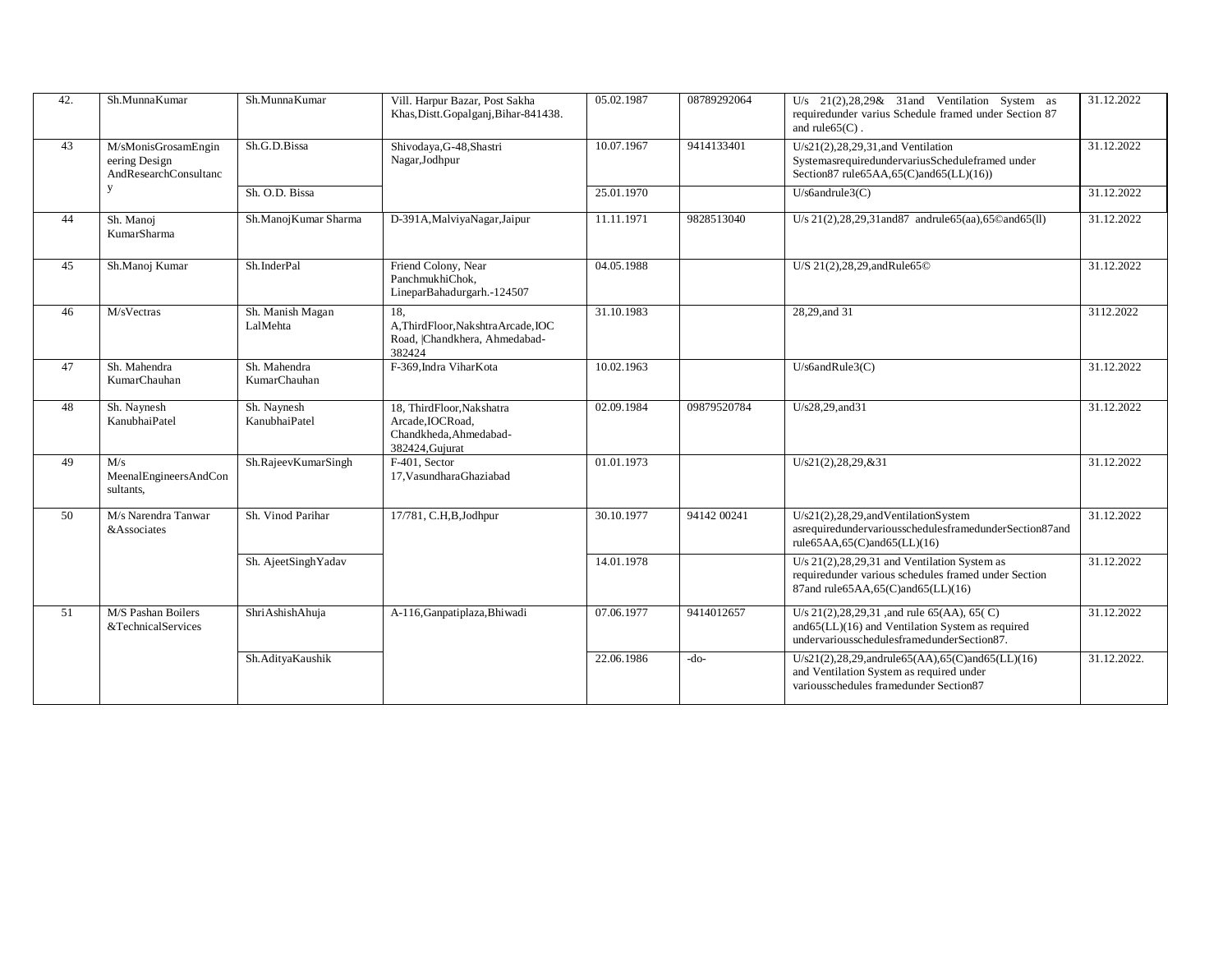| 52 | Sh. Puneet Jain                                                         | Puneet Jain                                 | 348 Gayatri Nagar, A, Jaipur 302018                           | 30.08.1974  |            | 21(2), 28, 29, 31 AND 87                                                                                                                                           | 31.12.2022  |
|----|-------------------------------------------------------------------------|---------------------------------------------|---------------------------------------------------------------|-------------|------------|--------------------------------------------------------------------------------------------------------------------------------------------------------------------|-------------|
|    |                                                                         |                                             |                                                               |             |            |                                                                                                                                                                    |             |
| 53 | M/sQMS IndiaLtd.                                                        | 1 Sh. Hanuman<br><b>SahaiSharma</b>         | 94/26, Mansarovar, Jaipur-302020,                             | 22.09.1965  | 9828017851 | U/s $21(2)$ , $28, 29, 31$ , Ventilation System as required<br>undervariousschedulesframedunder Section87andunder<br>Rule65©,65(AA)and65(ll)                       | 31.12.2022  |
|    |                                                                         | 2KamalGoyal                                 |                                                               | 23.05.1969  | $-DO-$     | U/s 21(2), 28, 29, 31, Ventilation System as required<br>undervariousschedulesframedunder<br>Section87andunderRule65©,65(AA) and65(ll)                             | 31.1.2.2022 |
|    |                                                                         | .3Sh.SnehalKothari                          |                                                               | 29.10.1969  | $-DO-$     | UnderSection6 Rule3(C)                                                                                                                                             | 31.1.2.2022 |
|    |                                                                         | 4.Sh. VarunDogra                            |                                                               | 24.06.1986  | $-DO-$     | U/s $21(2)$ , $28, 29$ , Ventilation System as required<br>undervariousschedulesframedunderSection87andunder<br>Rule65©.65(AA) and 65(ll)                          | 31.12.2022  |
|    |                                                                         | 5 Sh. VishwaneeKumar                        |                                                               | 01.03.1964  | $-DO-$     | U/s 21(2), 28, 29, 31, Ventilation System as required<br>undervariousschedulesframedunderSection87andunder<br>Rule65 $\textcircled{0},$ 65 $(AA)$ and 65 $(11)(i)$ | 31.12.2022  |
|    |                                                                         | 6. Sunil Prakash Mathur                     |                                                               | 26.06.1961  | $-d0-$     | U/s $21(2)$ , $28, 29, 31$ , Ventilation System as required<br>undervariousschedulesframedunderSection87andunder<br>Rule65 $\odot$ ,65(AA) and 65(11)(i)           | 31.12.2022  |
| 54 | R. Albert                                                               | R. Albert                                   | 19/10. Balaji Nagar, Ist Main<br>Road, Ekkaduthangal, Chennai | 04.06.19789 | 9894525702 | UnderSection28,29,and65©                                                                                                                                           | 31.12.20222 |
| 55 | R.C.Agrawal&Associates                                                  | SanjayNindrajog                             | OQE8, J.K. Nagar, Kota                                        | 18.12.1967  | 9828265412 | U/s 21(2), 28, 29 and 31 and Ventilation System as<br>requiredunder various schedules framed under Section 87<br>and rule $65$ (aa), $65$ ©and $65$ (ll)           | 31.12.2022  |
| 56 | Sh.Rajeev KumarGupta                                                    | Sh.Rajeev KumarGupta                        | 173, GangaNagar, Rhishikesh-249201                            | 16.07.1965  | 9412052684 | $U/s21(2), 28, 29, 31$ and<br>VentilationSystemasrequiredundervariousschedulesframed<br>under Section87.                                                           | 31.12.2022  |
| 57 | Sh.Ravi<br>BindalAssociat<br>es,                                        | Sh.SatyabhanuAngirash                       | 2/I89,SFSColony,Mansarovar,Jaipur.                            | 02.04.1981  | 9610311888 | U/s6andRule3©                                                                                                                                                      | 05.04.2022  |
| 58 | Sh. SandeepSolanki                                                      | Sh.SandeepSolanki                           | 2, MilkmanColony, Pal Road, Jodhpur                           | 03.05.1960  |            | U/s6andRule3©                                                                                                                                                      | 31.12.2022  |
| 59 | M/S SSM<br>ManagingCorporate                                            | Sh.RanjitDafe                               | G-1-130, Tulsi Avenue, Vidhya<br>Nagar, Indore.               | 01.04.1964  | 9425056476 | U/s21(2),28,29and31.                                                                                                                                               | 31.12.2022  |
|    |                                                                         | Sh. Ramesh Kumar Patel                      |                                                               | 26.11./1970 |            | 28,29and31.                                                                                                                                                        | 31.12.2022  |
| 60 | M/s SSTPS,<br>Suratgarh(only for<br>SSTPSorganizational<br>purposeonly) | Sh. Naval Kishore Verma<br>Sh. Himmat Singh | Suratgarh, srignaganagar.                                     | 09.03.1976  |            | U/s28,29and 31onlyforSSTPS.                                                                                                                                        | 31.12.2022  |
| 61 | M/S SSTPS,<br>SURATGARH                                                 | <b>HIMMAT SINGH</b>                         | Suratgarh, srignaganagar.                                     |             |            |                                                                                                                                                                    | 31.12.2022  |